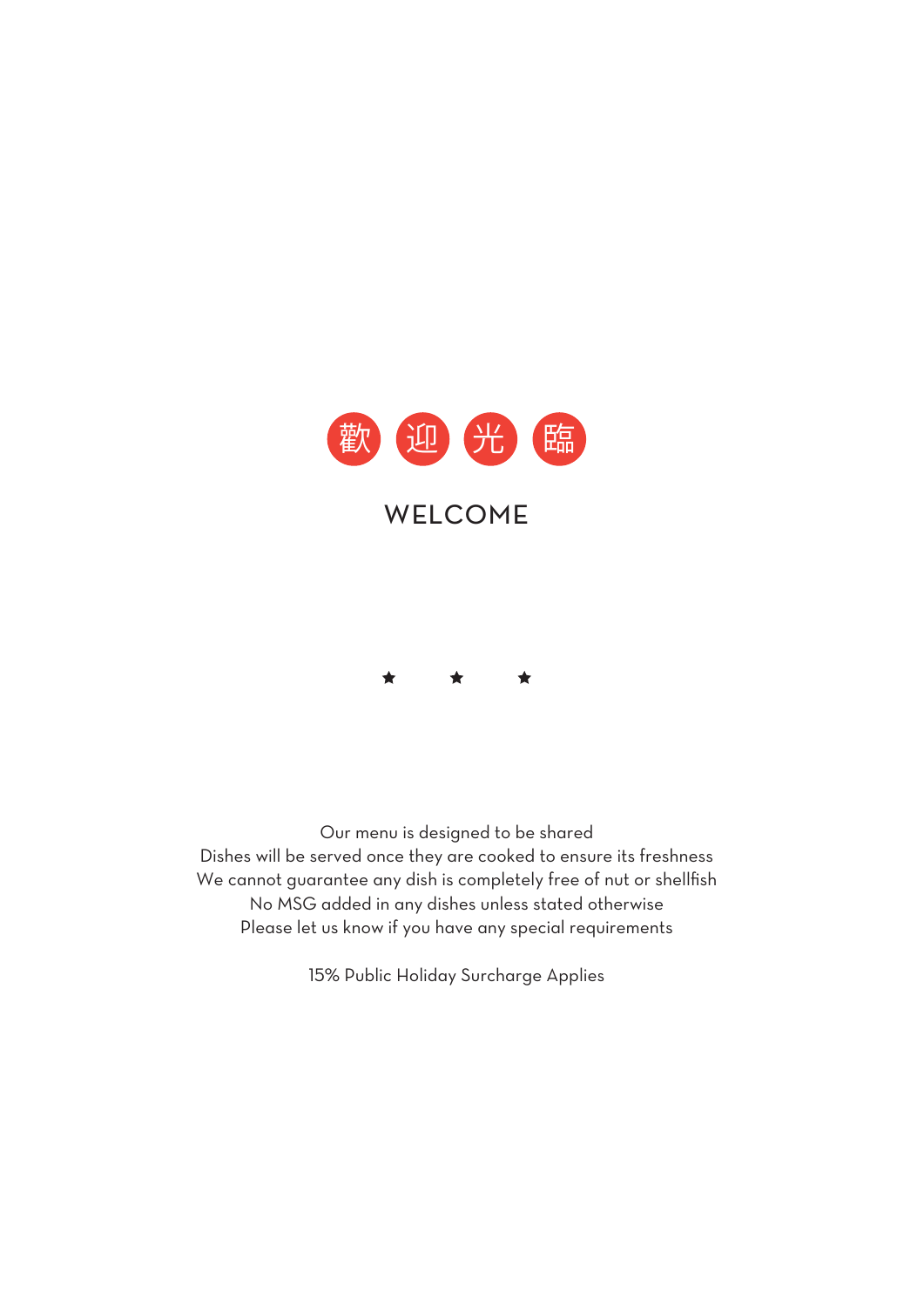

# 前菜 **APPETIZER**

|     | 炸春卷 HOME-MADE SPRING ROLLS (4 pcs)<br>pork and assorted vegetabes, sweet chilli sauce                                                        | 15 |
|-----|----------------------------------------------------------------------------------------------------------------------------------------------|----|
|     | 素春卷 VEGETARIAN SPRING ROLLS (4 pcs) (V)<br>assorted Chinese vegetables, sweet chilli sauce                                                   | 15 |
|     | 鳳尾蝦多士 PRAWN TOAST (2 pcs)<br>whole fresh ocean prawns on crispy toast, creamy mayonaise                                                      | 14 |
|     | 椒鹽鵪鶉 FIVE SPICES QUAIL                                                                                                                       | 16 |
|     | 沙爹雞串 SATAY CHICKEN SKEWERS (3 pcs)<br>chicken breast, peanut, satay sauce, pineapple, cucumber on side                                       | 16 |
| 咖厘角 | CURRY PUFFS (3 pcs)<br>pork, assorted vegetables, curry sauce, wrapped in puff pastry                                                        | 15 |
|     | 酥炸生蠔 CRISPY JUMBO OYSTERS (4 pcs)<br>jumbo tasmanian oysters, battered and deep fried, spicy salt                                            | 22 |
|     | XO/薑蔥蒸帶子 STEAMED SCALLOPS (3 pcs)<br>Australian scallops steamed in the shell with ginger<br>and shallot or XO sauce, served with vermicelli | 18 |
|     | 生菜包 SAN CHOY BAO (4 pcs)<br>wok fried fillings served in lettuce leaf, choice of:<br>- 雞肉 Chicken (G)                                        | 18 |
|     | - 鴨肉 Duck                                                                                                                                    | 20 |
|     | - 海鮮 Seafood                                                                                                                                 | 20 |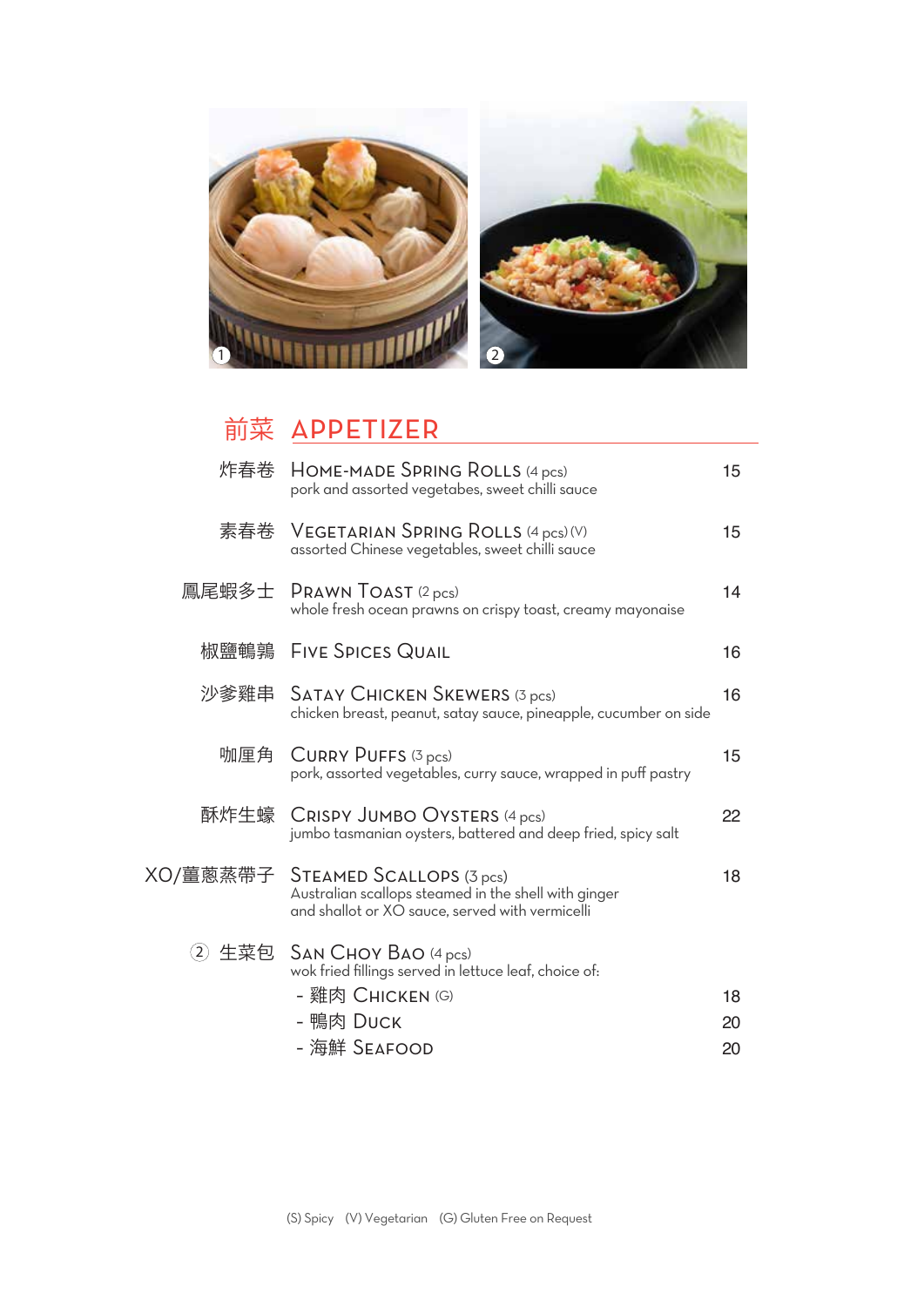#### **餃子 DUMPLINGS**

|      | 點心拼盤 DIM SUM BASKET<br>prawn dumplings, siu mai, xiao long bao, 2pc each                    | 20       |
|------|---------------------------------------------------------------------------------------------|----------|
|      | 燒賣王 DRAGON COVE SIU MAI (5 pcs)<br>signature steamed dim sum topped with prawn and fish roe | 18       |
|      | 上海小籠包 XIAO LONG BAO (6 pcs)<br>steamed pork dumplings, broth inside, vinegar on side        | 16       |
|      | 錦鹵雲吞 Gum Lo Wontons (4 pcs)<br>minced ocean prawn and pork, sweet and sour sauce            | 16       |
|      | 紅油炒手 SPICY WONTONS (5 pcs) (S)<br>steamed pork wontons, spicy vinaigrette                   | 16       |
| 蒸素菜餃 | STEAMED VEGETARIAN DUMPLINGS (5) (V)                                                        | 15       |
|      | 煎/蒸餃子 PAN-FRIED / STEAMED DUMPLINGS (5)<br>- 韮菜豬肉 PORK AND CHIVES<br>- 雞肉<br>Сніскен        | 17<br>17 |

### 湯羹 soup

| 酸辣湯 Hot & Sour Soup (S)<br>classic spicy Szechuan soup with prawn, shredded pork and tofu | 12              |
|-------------------------------------------------------------------------------------------|-----------------|
| 雞蓉/蟹肉粟米羹   Sweet Corn Soup with Chicken / Crab Meat  12 / 14                              |                 |
| 雲吞湯 Wonton Soup                                                                           | 12 <sup>°</sup> |
| 海鮮豆腐羹 SEAFOOD & TOFU                                                                      | 14              |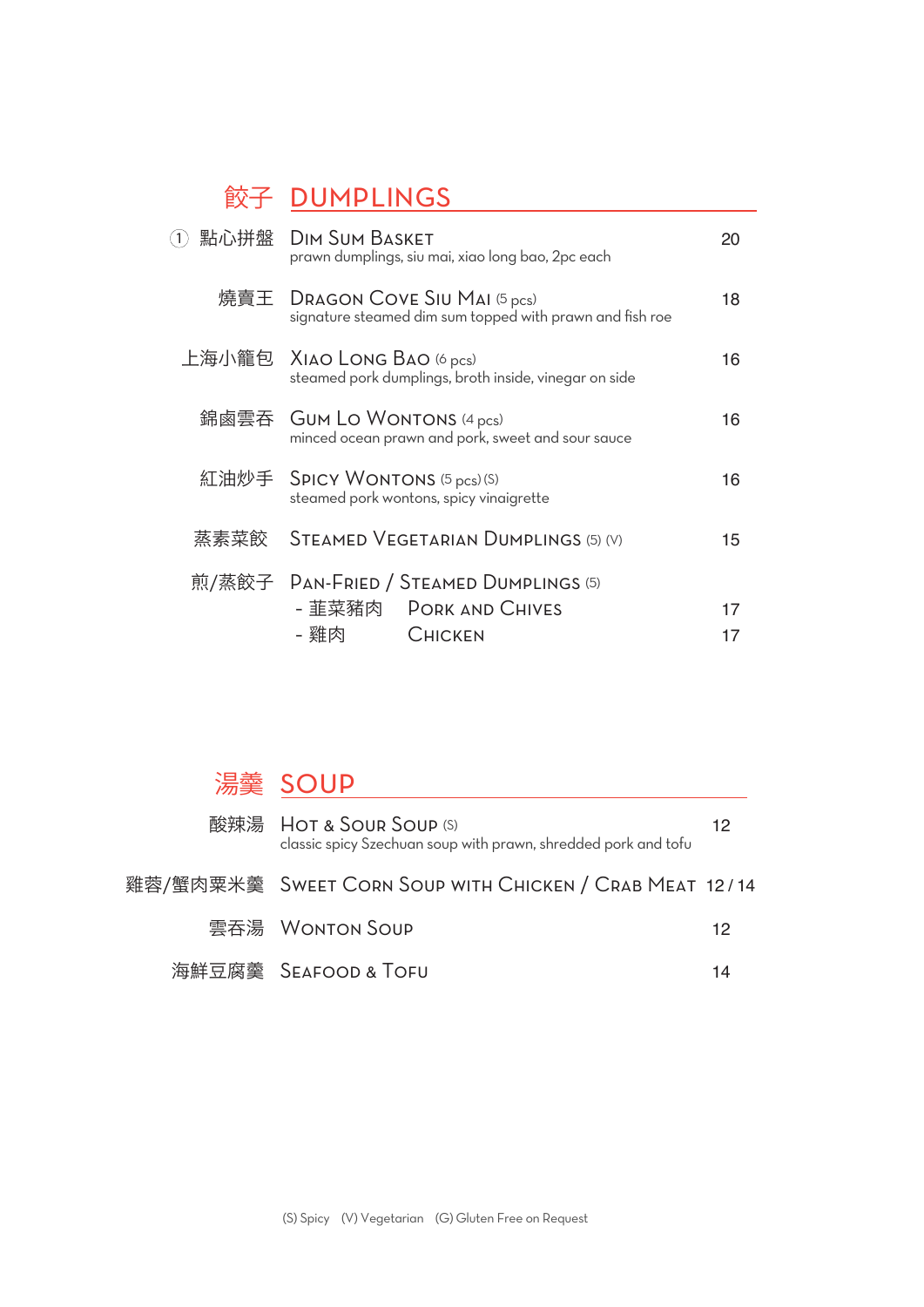| [ LIVE SEAFOOD]                                                                               |                 |
|-----------------------------------------------------------------------------------------------|-----------------|
|                                                                                               | (market price)  |
| LOBSTER<br>(Tasmania)<br>tasmanian lobster sauteed in supreme broth                           | :湯<br>黑椒<br>刺身  |
| <b>CORAL TROUT</b> (Cairns)<br>steamed with ginger, shallot and soya sauce                    | 清蒸<br>香煎<br>鍋燒  |
| <b>ABALONE</b><br>(Tasmania/WA, Special Order)<br>thinly sliced and wok fried with vegetables | 油泡<br>堂灼<br>XO醬 |
| <b>MUD CRAB</b><br>(Queensland/NSW)<br>wok fried with onion, garlic and dried chilli          | 薑蔥<br>星洲<br>避風塘 |
| <b>KING CRAB</b><br>(Tasmania, Special Order)<br>wok fried with black pepper and butter       | 上湯<br>!鹽        |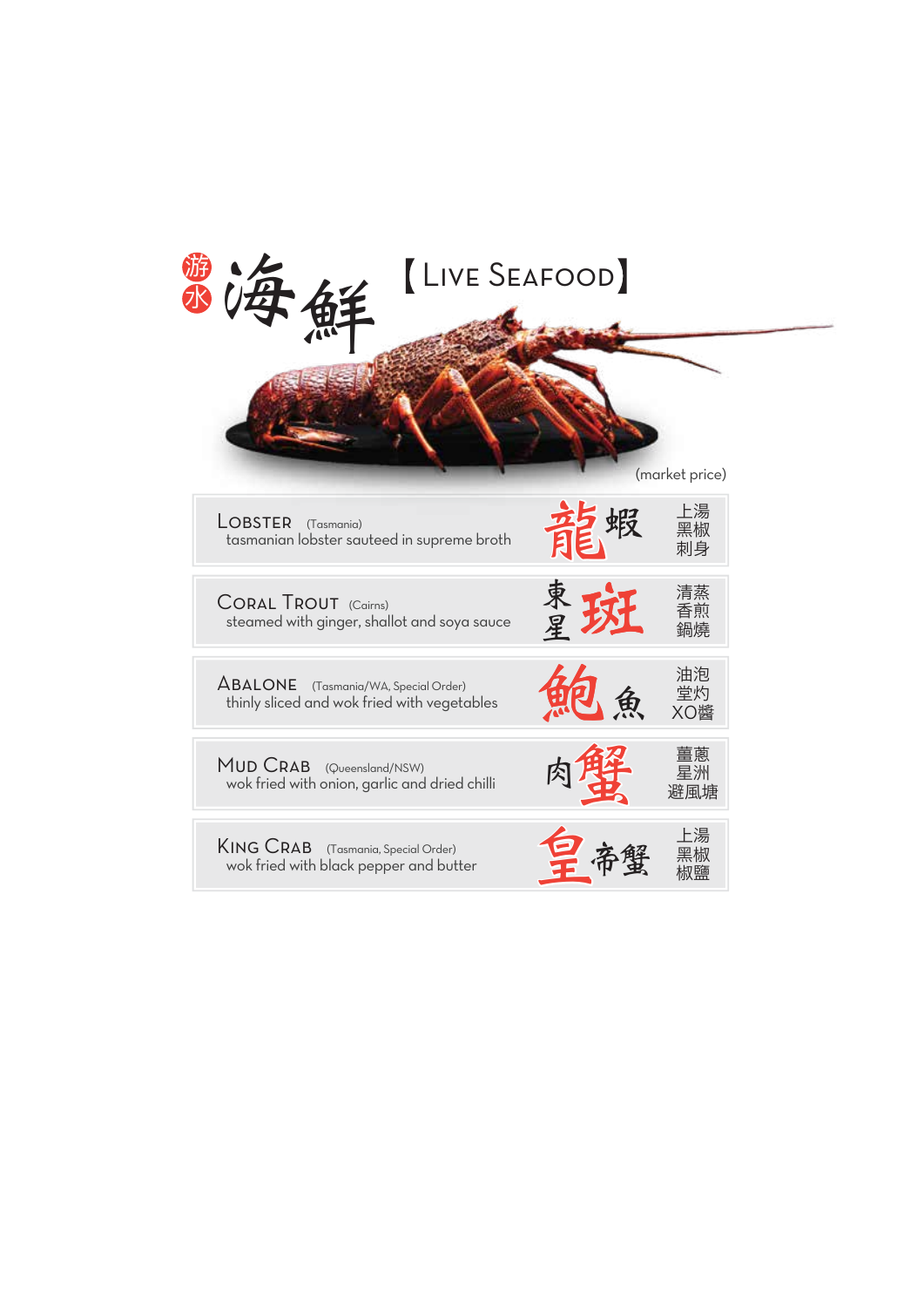

Our signature Peking Duck is freshly prepared in-house daily, seasoned with traditional spices and roasted to crisp perfection. Carved before our guests, each portion is presented with the flavoursome crispy duck skin, together with spring onions, cucumber and special sauce, wrapped in soft pancake.

#### Course 1

#### 北京片皮鴨 Peking Duck Pancakes

 pancakes wrapped with duck skin, cucumber, shallot and peking duck sauce (half duck 6 pcs, whole duck 12 pcs)

#### Course 2

Choose 1 of the following:

燒鴨 Roast Duck remaining duck chopped, served with plum sauce 鴨肉生菜包 Duck San Choy Bao (half duck 4pcs / whole duck 6 pcs)

鴨肉炒飯/麵 Duck Fried Rice / Noodle

half duck 48 whole duck 78

extra pancakes: \$1.5 each extra san choy bao: \$4 each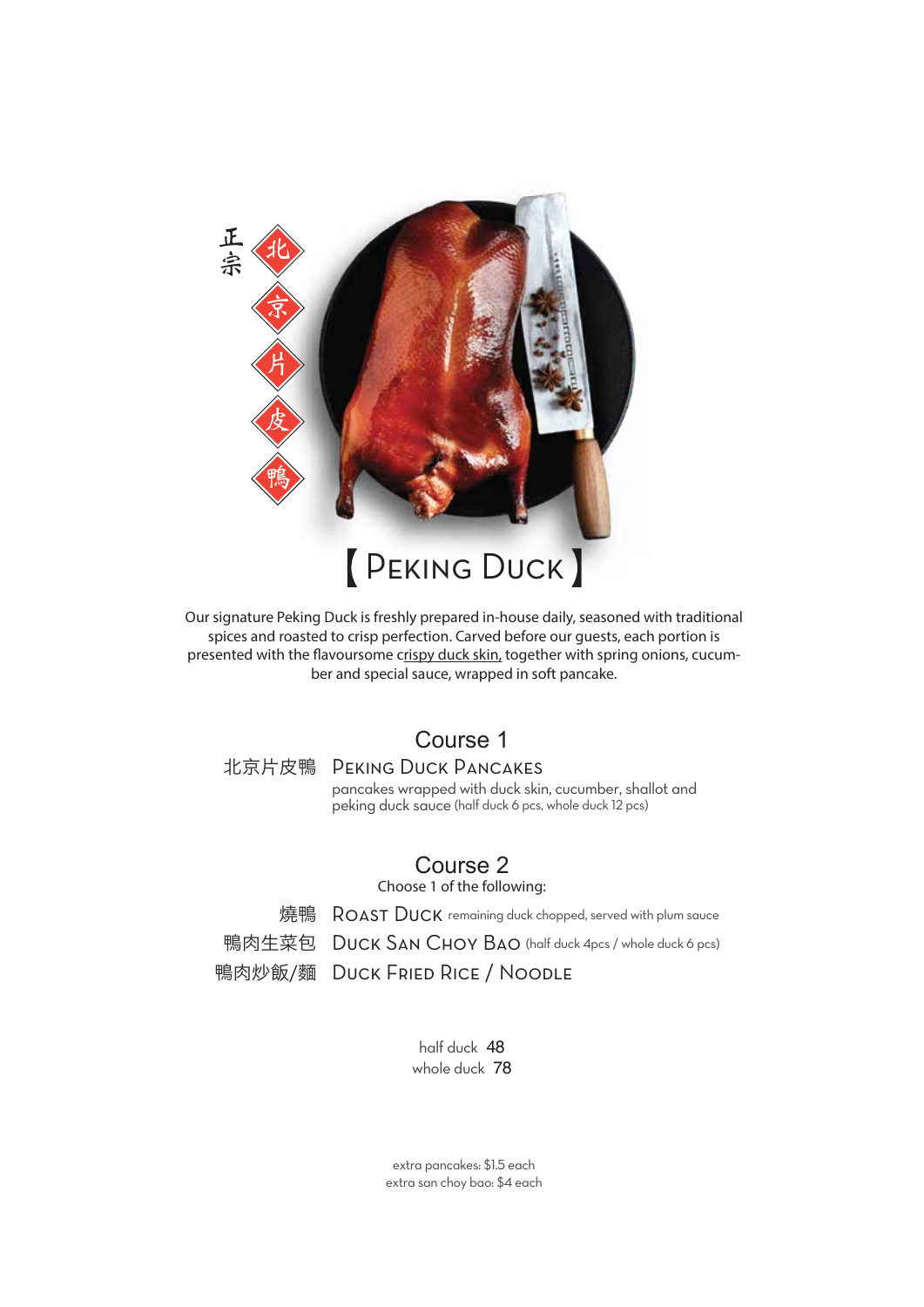

## **煲仔菜 CLAYPOT & HOT WOK**

|         | XO海鮮煲 SEAFOOD WITH XO SAUCE IN CLAYPOT (S)<br>prawns, scallops, fish filet, calamari, cooked in XO<br>sauce on a bed of vermicelli, asparagus, slightly spicy | 45 |
|---------|---------------------------------------------------------------------------------------------------------------------------------------------------------------|----|
|         | 火腩豆腐煲 PORK BELLY AND TOFU IN CLAY POT<br>roasted pork belly braised with tofu, Chinese mushrooms                                                              | 32 |
|         | 啫啫雞煲 JER JER CHICKEN IN CLAYPOT<br>chicken thigh cooked in a dark soy, with Chinese sausages,<br>shiitake mushrooms, shallot, garlic                          | 29 |
|         | 羅漢齋煲 Buddha's Delight in Claypot<br>a traditional Chinese vegetarian dish, assorted vegetables<br>mushrooms, fungus, tofu, vermicelli, oyster sauce           | 26 |
| 海鮮鑊仔菜   | Mixed SEAFOOD IN HOT WOK<br>prawns, fish filet, scallops, calamari, fish balls, enoki mushrooms,<br>vermicelli, choice of chicken, satay or sichuan soup      | 42 |
| 金菇和牛鑊仔菜 | WAGYU BEEF AND ENOKI IN HOT WOK (seasonal)<br>thinly shaved wagyu beef, enoki mushrooms, vermicelli<br>choice of chicken, satay or sichuan soup               | 52 |

### 鐵板 TEPPAN (HOT PLATE)

| 黑椒牛仔粒 BLACK PEPPER BEEF (G)<br>diced eye fillet, mushrooms, black pepper sauce, on hot plate |    |
|----------------------------------------------------------------------------------------------|----|
| 蒙古羊肉 Mongolian Lamb                                                                          | 34 |
| 醬燒骨 SHORT PORK RIBS (G)                                                                      | 30 |
| 黑椒雞 BLACK PEPPER CHICKEN                                                                     | 27 |
| 蒜香/黑椒蝦 GARLIC OR BLACK PEPPER KING PRAWNS (G)                                                | 38 |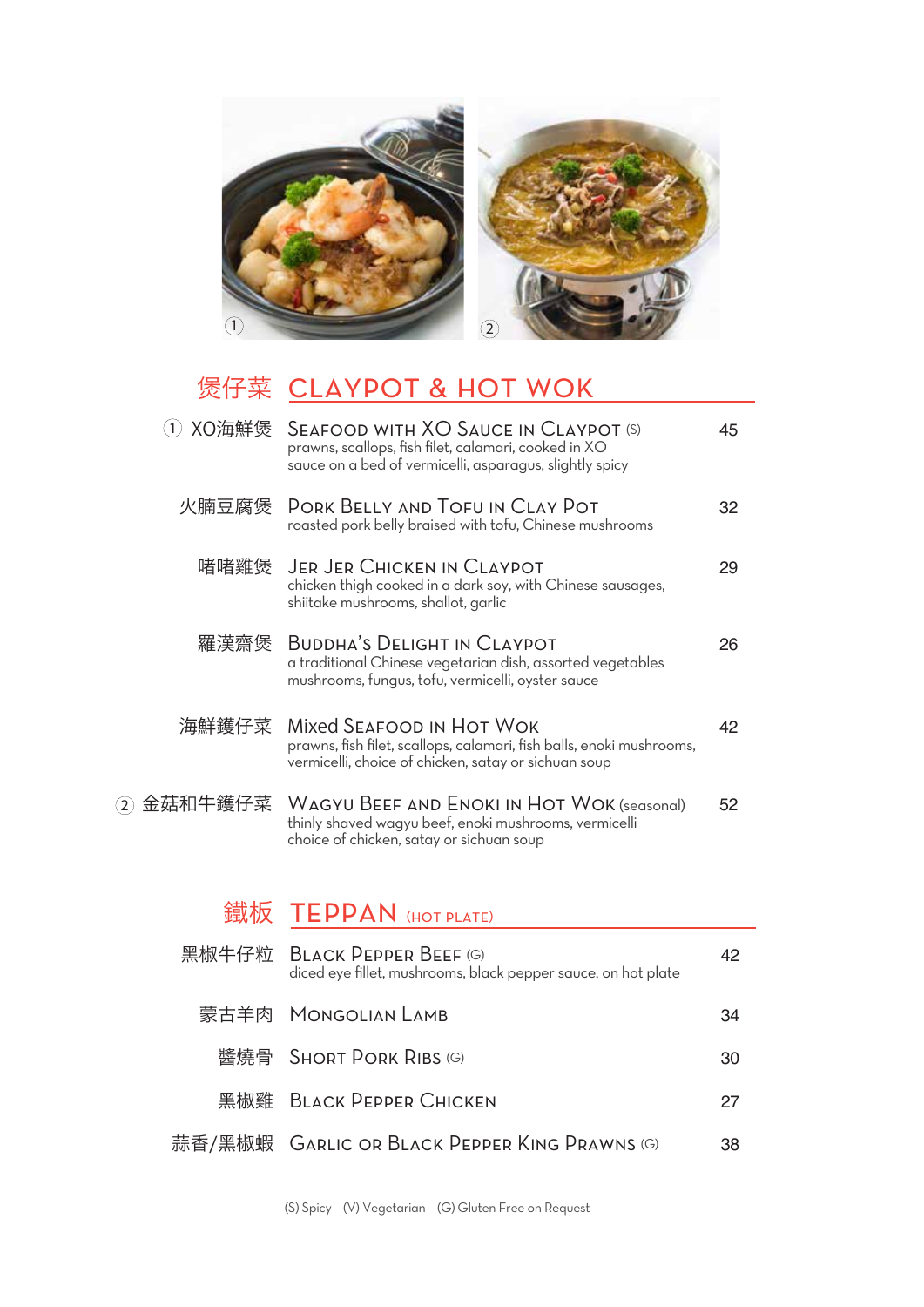# 精選 CHEF'S SPECIALS

|          | 海鮮至尊 SEAFOOD SUPREME<br>stir fried mixed seafood, broccoli, pine nuts,                                                                                   | 40 |
|----------|----------------------------------------------------------------------------------------------------------------------------------------------------------|----|
| 夏果炒蝦球    | <b>NUTTY PRAWNS (G)</b><br>sauteed king prawns with toasted macadamia nut and broccoli                                                                   | 37 |
| XO蝦球翠肉瓜  | STIR FRIED PRAWNS WITH XO SAUCE<br>king prawns, cucumber, wok fried in XO sauce                                                                          | 40 |
|          | 荷豆炒帶子 Wok Fried Scallops<br>Hokkaido scallops wok fried with crunchy snow peas                                                                           | 37 |
| 煎封銀雪魚    | <b>PAN FRIED COD</b><br>cod pan fried until crispy, served with premium soy                                                                              | 37 |
| 豉椒炒蜆     | <b>WOK FRIED PIPI ON VERMICELLI</b><br>work fried pipi with black bean sauce<br>served on crispy cake of vermicelli, XO sauce add \$5                    | 28 |
| 薑蔥/豉汁蒸魚片 | <b>STEAMED FISH FILLET</b><br>NZ orange roughie fillet, ginger & shallot or black bean                                                                   | 34 |
| 荔枝鴨      | LYCHEE DUCK<br>half duck, slow roasted, whole lychee and plum sauce                                                                                      | 38 |
| 明爐燒鴨     | <b>SLOW ROAST DUCK</b><br>half duck, marinated and slow roasted in our special oven                                                                      | 36 |
| 招牌炸子雞    | <b>CRISPY SKIN CHICKEN</b><br>half chicken, roasted until crispy, shandong vinaigrere                                                                    | 26 |
| 鴨絲炒三鮮    | <b>DUCK STIR FRY</b><br>roast duck meat, bean sprouts, shallots, chinese chives                                                                          | 26 |
|          | 蜜椒和牛 HONEY PEPPER WAGYU BEEF<br>Australian premium wagyu, diced, green beans, mushrroms                                                                  | 52 |
| 京都牛柳絲    | <b>BEIJING BEEF</b><br>crispy beef julienne with oriental sauce                                                                                          | 28 |
| 紅炆牛腩煲    | <b>BRAISED BEEF BRISKET</b><br>slow cooked beef brisket in special sauce                                                                                 | 28 |
| 中式牛柳     | <b>PEKING EYE FILLET</b><br>wok fried eye fillet with onion in peking sauce                                                                              | 38 |
| 京蔥爆羊肉    | <b>WOK FRIED LAMB WITH SHALLOT (G)</b><br>lamb fillet, shallot, onion and garlic                                                                         | 35 |
| 琵琶蝦      | MORETON BAY BUG (300-350g)<br>cooked in the following style:<br>Salt & Pepper<br>Singapore<br>Ginger & Shallot<br>Black Pepper<br>Black Bean<br>Szechuan | 42 |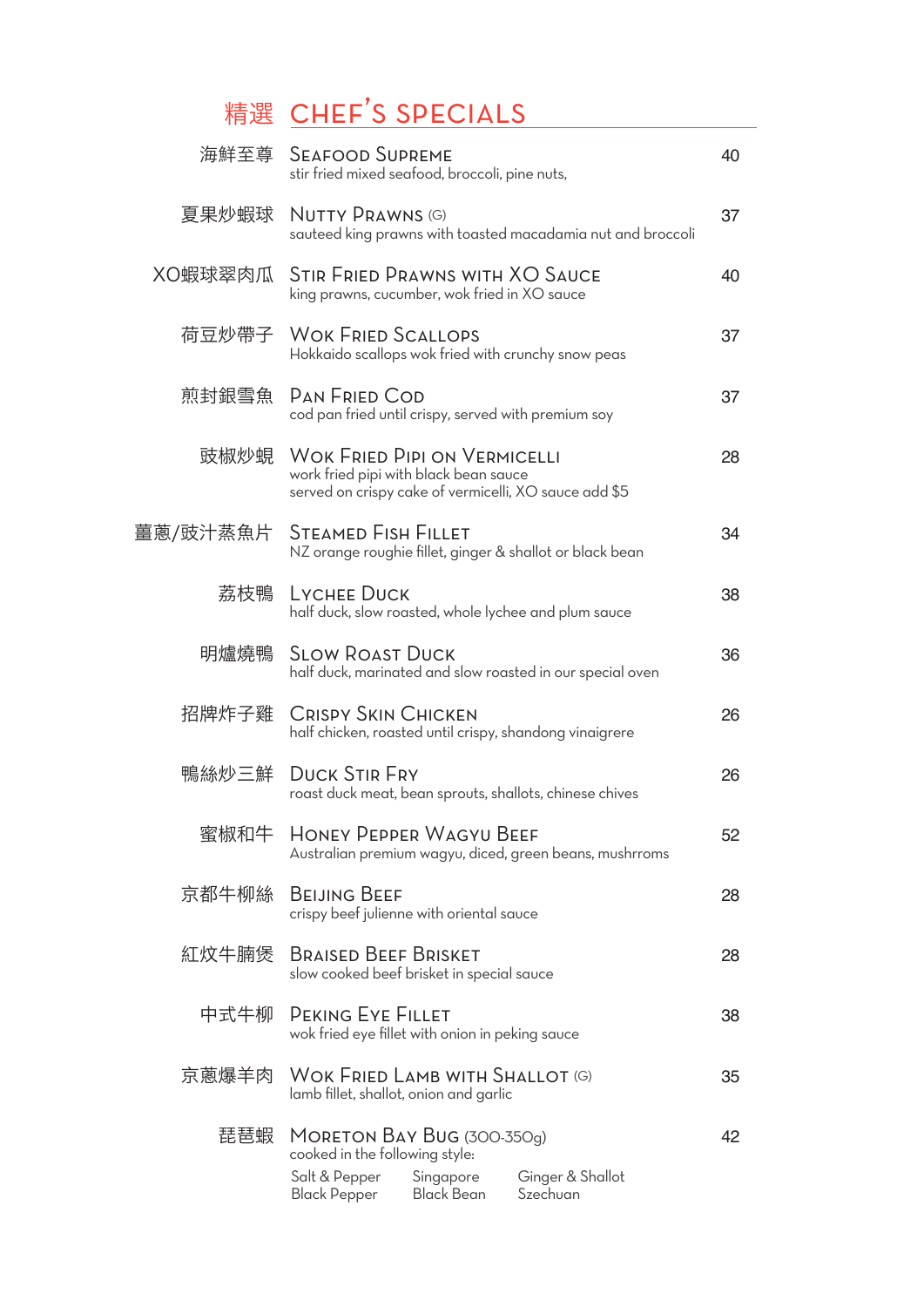### <sup>小</sup>菜 classics

| 椒鹽 SALT & PEPPER                                         |       |
|----------------------------------------------------------|-------|
| - 蝦球   King Prawns ⑹                                     | 38    |
| - 魷魚   Calamari                                          | 36    |
| - 排骨        PORK RIBS                                    | 27    |
| - 軟殼蟹   SOFT SHELL CRAB                                  | 32    |
| 蜜糖蝦球/雞 HONEY KING PRAWNS / CHICKEN                       | 38/26 |
| 豉椒炒牛肉 BLACK BEAN BEEF                                    | 26    |
| 咕嚕肉/雞 Sweet & SOUR PORK / CHICKEN (G)                    | 26    |
| 京都骨 PEKING PORK RIBS                                     | 28    |
| 檸檬雞 LEMON CHICKEN                                        | 26    |
| 沙爹雞 Satay Chicken                                        | 26    |
| 芙蓉奄列 Fu Yung OMLETTE (G)<br>bbq pork, onion, egg, gravey | 26    |
| 蝦仁奄列/炒蛋 Prawn OmLETTE / SCRAMBLED EGGS ⑹                 | 28    |

# 川辣 spicy

|       | 宫保雞丁 Kung Pao Chicken (S)<br>diced chicken breasts, dried chilli, peanuts                                             | 26    |
|-------|-----------------------------------------------------------------------------------------------------------------------|-------|
|       | 辣子雞 Bang Bang Chicken (S)<br>deep fried chicken pieces and tossed with dried chilli,<br>sichuan spices and chilli oil | 30    |
|       | 咖喱雞 CURRY CHICKEN (S)                                                                                                 | 26    |
|       | 麻婆豆腐 MA Po Toru (S) (G)                                                                                               | 21    |
|       | 四川蝦球/牛 SICHUAN PRAWN / BEEF (S)                                                                                       | 37/25 |
|       | 孜然羊肉 CUMIN LAMB (S) (G)                                                                                               | 35    |
|       | 四川茄子煲 SICHUAN EGGPLANT (S)<br>eggplant, dried chilli, spice, served in clay pot                                       | 25    |
| 四川回鍋肉 | SICHUAN 'DOUBLE COOKED' PORK (S)                                                                                      | 29    |